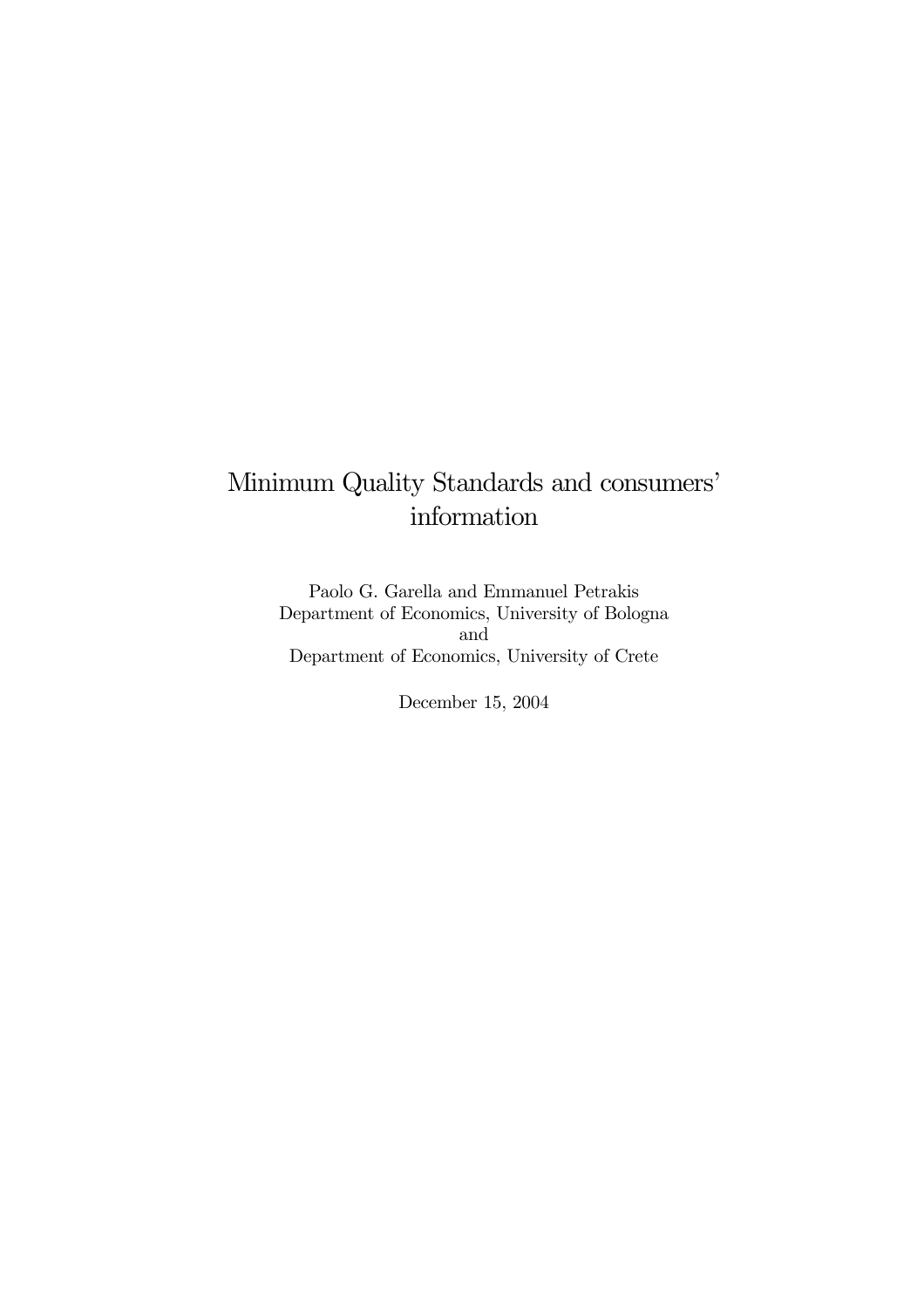## Abstract

The literature so far has analyzed the effects of Minimum Quality Standards in oligopoly, using models of pure vertical differentiation, with only two firms, and perfect information. We analyze products that are differentiated horizontally and vertically, with imperfect consumers information, and more than two firms. We show that a MQS changes the consumers' perception of produced qualities. This increases the firms' returns from quality enhancing investments, notwithstanding contrary strategic effects. As a consequence, MQS policies may be desirable as both, firms and consumers, can gain. This contrasts with previous results in the literature and provides a justification for the use of MQS to improve social welfare.

JEL: L0, L5

Keywords: Regulation, Minimum Quality Standards, Oligopoly, Product Differentiation, Asymmetric Information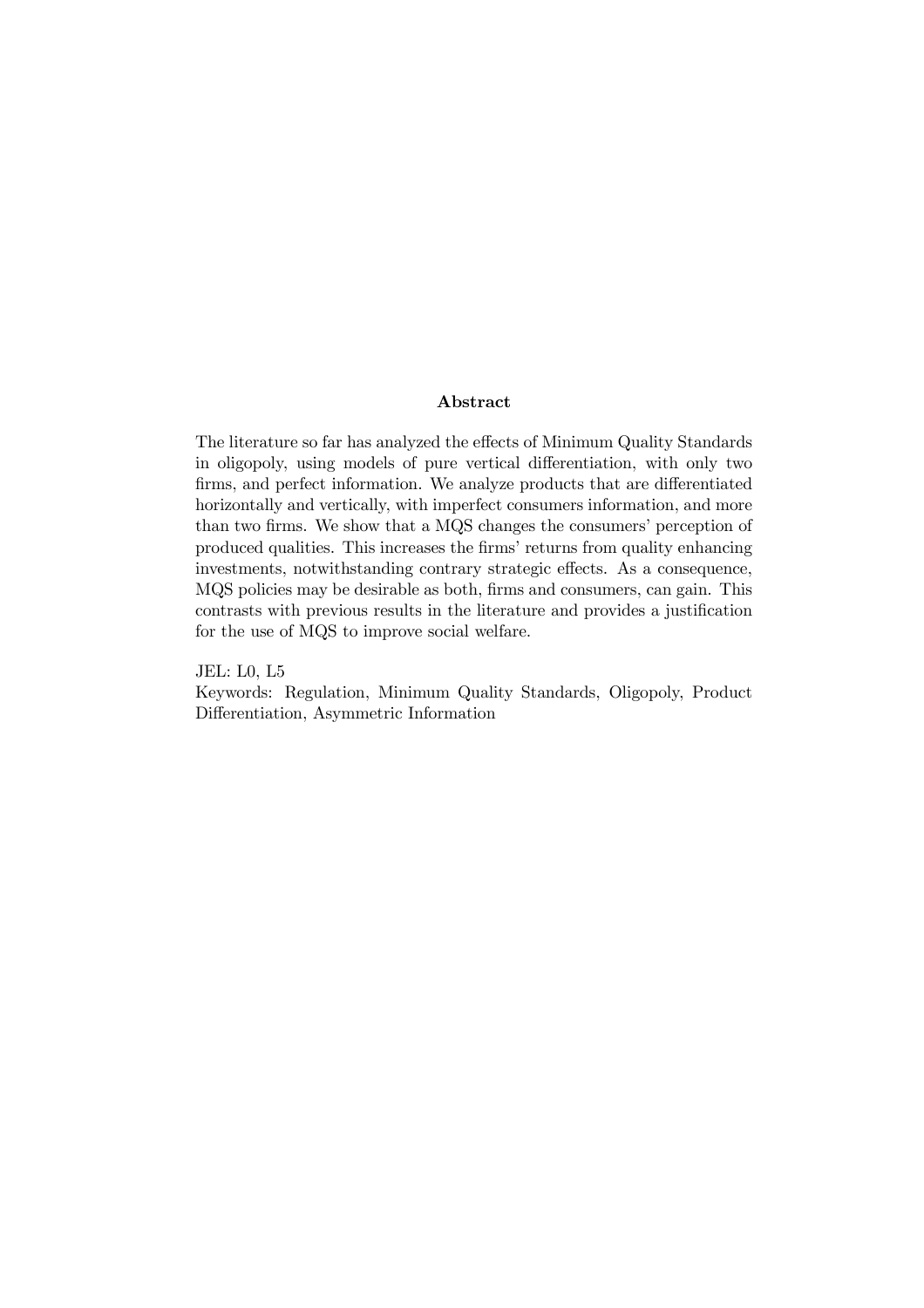## 1 Introduction

The quality of goods is at the center of much policy debate. In Europe, quality certification and quality standards have become a matter of increasing concern for firms over the years, along with the completion of the common market and the implementation of uniform trading rules. In many industries, ranging from passenger transport, to food, or children toys, quality and safety regulation are also intertwined and almost indistinguishable. Also, it is often claimed that consumers have to choose what to buy under less than full knowledge of the quality of goods; and in many cases qualities are difficult to ascertain even by experts equipped with the necessary tools. The present paper deals with mandatory Minimum Quality Standards (MQS) and studies their effects on product qualities and on welfare in an oligopolistic industry where buyers have less than full information about the quality of goods. Unlike the present paper, the existing theory of MQS is largely and almost uniquely based upon models of oligopolistic competition with pure vertical product differentiation. These models, derived from the seminal paper by Gabszewicz and Thisse (1979), share some well-known typical features. First, the firms' products differ only in one respect, the vertical quality dimension, which is observable and which, if increased, leads to higher utility for each consumer. Second, in a duopoly, the rival firms try to differentiate their products, in order to relax price competition (Shaked and Sutton (1981). This implies that one of the two producers assigns to its product a low level of quality, even if it costs nothing to increase it. Third, once a MQS is introduced at a level that lies between the low and the high unregulated quality levels (Ronnen 1991), the equilibrium price of goods and the equilibrium profits of firms decrease. Indeed, since the standard reduces the distance between the quality levels of the two firms, more intense price competition brings forth lower prices. This, by the way, also explains why aggregate profits fall. In this vein of the literature, other papers (Crampes and Hollander 1995, Scarpa 1998, Valletti 2000, Jinji and Toshimitsu 2002), explore the issues of consumers' and firms' gains and losses, and of quality changes, always based on models of pure vertical differentiation.

Another noteworthy common trait of the literature on MQS is that perfect information is generally assumed. This is at odds with the very beginning of explanations of MQS-like practices (Leland (1979), where, absent strategic interplays between producers, these are interpreted as corrections

<sup>&</sup>lt;sup>1</sup>We wish to thank participants at the ASSET meeting 2004 in Barcelona for helpful comments. The first author thanks the University of Crete for its hospitality during some phases of this research project, started under Marie Curie fellowship MCFI-2002-00153.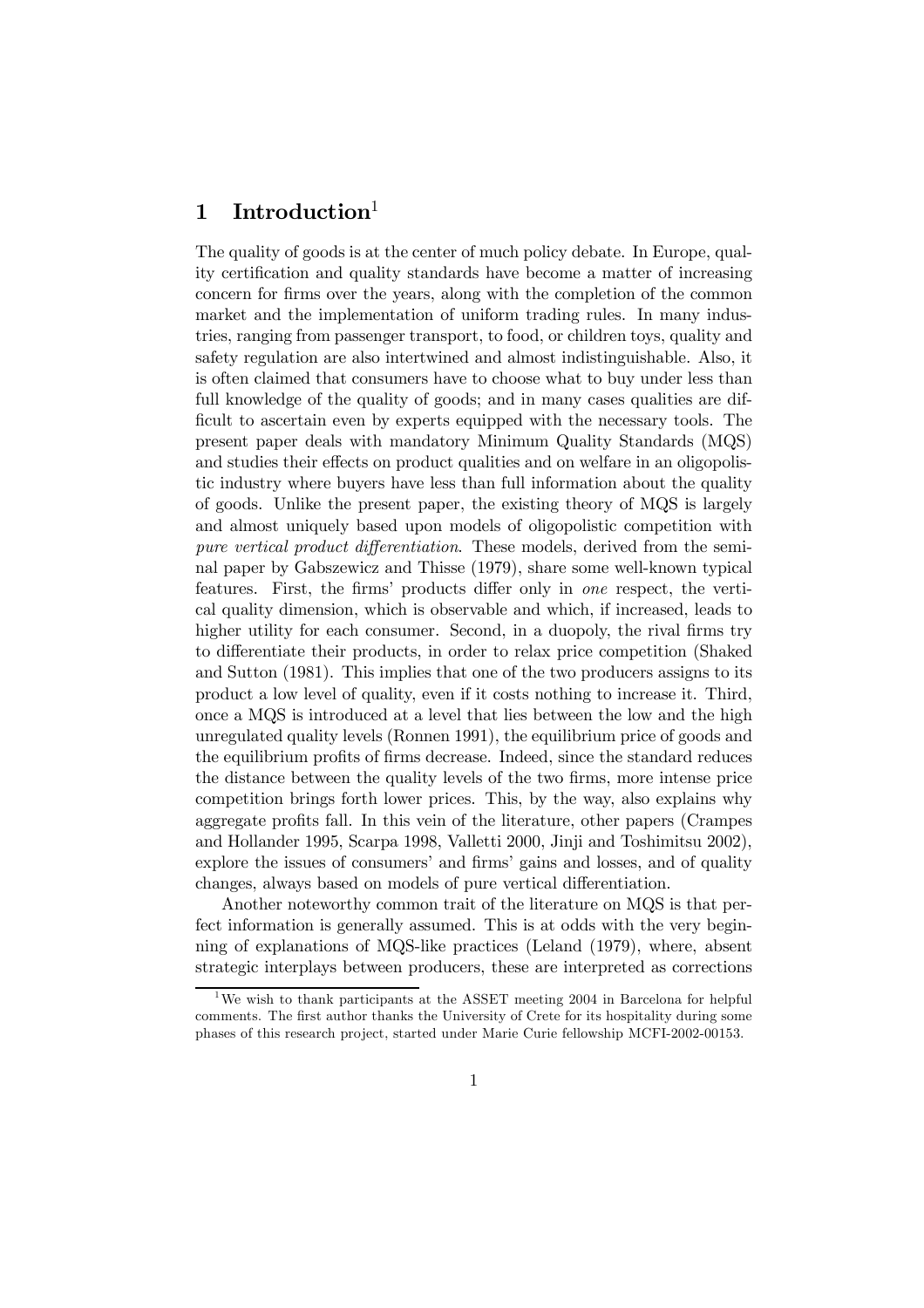to a "lemon" phenomenon. In a way, a MQS in Leland (1979) has the effect of cutting away the lowest tail of a distribution of qualities, thereby increasing the average marketed quality in a competitive setting. Roughly speaking, the present paper is in the spirit of this interpretation of MQS, although the effects on consumers' expected quality here has a feedback on the firms' behavior in a strategic setting.

As to the results obtained in the literature on MQS in duopoly and under perfect information, some remarks are in order. The predicted decrease in firms' profits may be consistent with some real world cases, but it appears to contrast with other cases in which firms, or association of producers, voluntarily agree to impose Minimum Quality Standards or, in a similar way, quality certification standards. Documented instances can be found, e.g., in agriculture (for instance, Ferguson and Carman (1999) report how the California kiwifruit producers agreement to a standard allowed them to withstand competition from New Zealand). Furthermore, the assumption that consumers are perfectly informed prevents the applicability of results on consumer welfare to situations where MQS should be introduced because of concerns about imperfect consumers' information.

As to the differentiation feature, it has already been noted (Garella  $2003$ ,<sup>2</sup> that in a model with perfect information the effects of MQS on quality levels, are ambiguous if goods are differentiated also horizontally, as in the Hotelling (1929) linear city. The average quality in the market is found to be possibly decreasing because quality competition between firms is characterized by downward sloping reaction functions, so that in a duopoly a forced increase in quality due to the MQS by the low quality firm leads to a lowered quality by the high quality firm. This feature of reaction function is preserved in the model presented below, although the horizontal quality differentiation is represented here according to the so-called "Dixit-Spence" (or "Bowley") model and not according to a spatial model (Spence 1976, Dixit 1979, Bowley 1924).

The model we use is also characterized by imperfect information. Each consumer is assumed to receive some evidence about the utility that he shall derive by consuming the good. This piece of information can be alternatively interpreted as relating to the goods' true quality level, which may differ by what is written on the product "label", or as relating to the carefulness with which the good is manufactured, which may lead to failures of the good or of some of its components. This piece of information is in

<sup>&</sup>lt;sup>2</sup> Perverse quality reactions to the standard had also been found by Scarpa (1995) under pure vertical differentiation.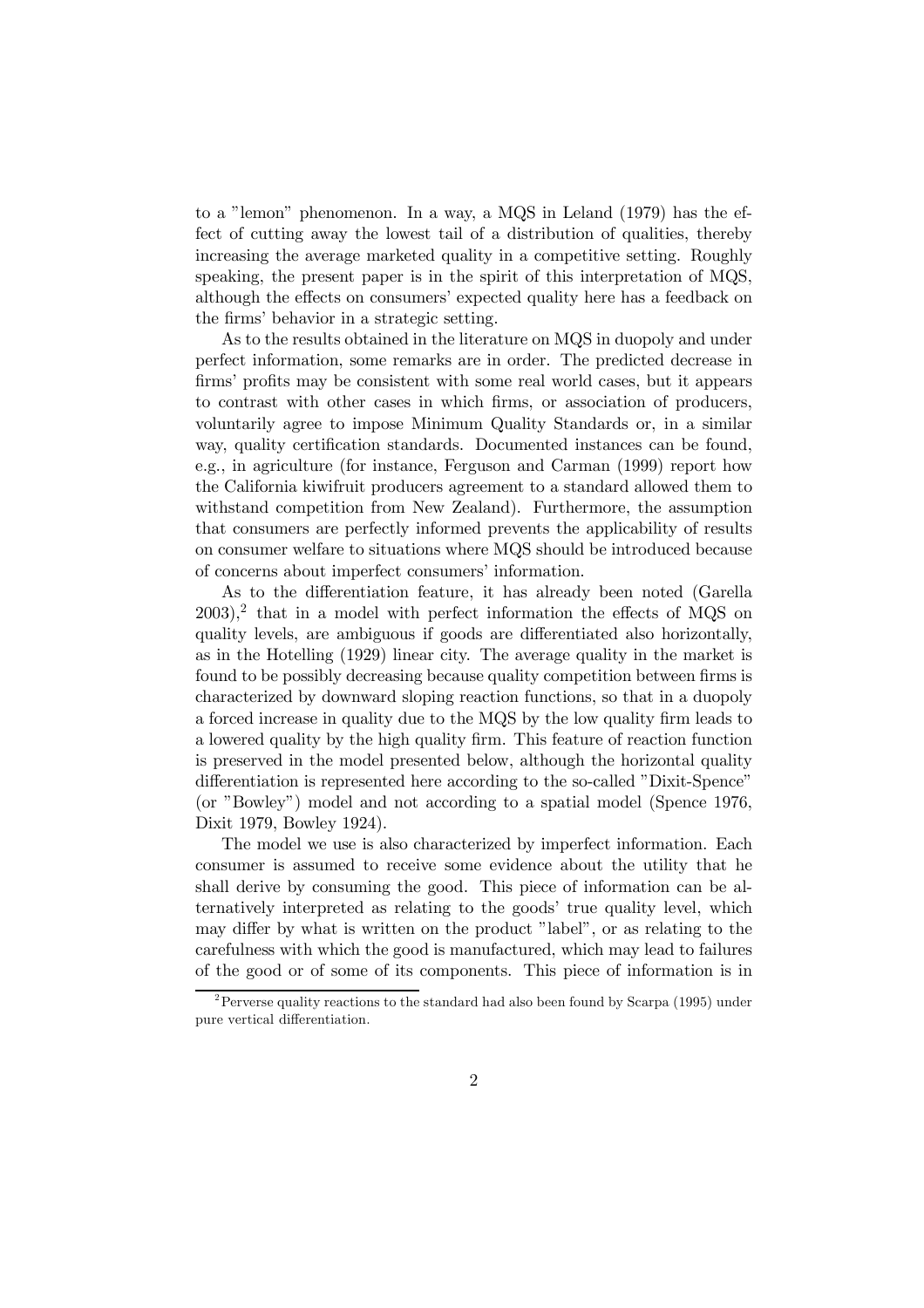effect amenable to an idiosyncratic disturbance on the quality observation of the single consumer. The consumer's willingness to buy is affected by this piece of information received, and we exclude from the analysis any sort of signaling or certification activity by firms that may cancel the effect of this information.

Firms choose quality levels at the first stage of a game and at the second and final stage they choose prices. Qualities are costly, so that higher quality implies higher production costs.

The results that we obtain may help explain why MQS policies are used. In a model where firms are symmetric, the equilibrium qualities always improve. This is an important result. Indeed, in spite of the firms' reaction functions in quality being downward sloping, so that strategic effects on quality are negative, the effect of a MQS is that of reducing consumers' uncertainty about the quality of the two goods. This positive countervail effect leads to an increased willingness to pay for quality by consumers and to an increased effort in producing good quality by the firms. We also find that firms' profits increase, a result that would explain the use of quality certification by (far-sighted) producers' associations and the producers' willingness to accept MQS policies.

The effects on consumers' welfare are the most difficult to assess. Consumers that receive a correct information about goods coexist in the model with consumers that receive information that the goods are of lower quality than it is true. This second type of consumer is more willing to pay for the goods when MQS are introduced, because the range of quality uncertainty is reduced. However, this implies that firms are confronted with higher average demand and therefore will increase their equilibrium prices. This price effect hurts the perfectly informed consumers. Consumer's expected surplus can be increased, unless the signals that consumers receive about qualities are good with very large probability. Furthermore, too strong strategic effects in the quality game (namely high substitutability between the goods) also reduce the positive effects on consumers' welfare.

Our model has the advantage of allowing an analysis for a number of firms larger than two. The signs of the impact on qualities, profits, and welfare of MQS are confirmed for the case with  $n$  firms. The unregulated quality level decreases with the number of firms, but the quality improvement obtained by a MQS increases, as the negative weight of the strategic effects seem to fade away with an increase in the number of competitors.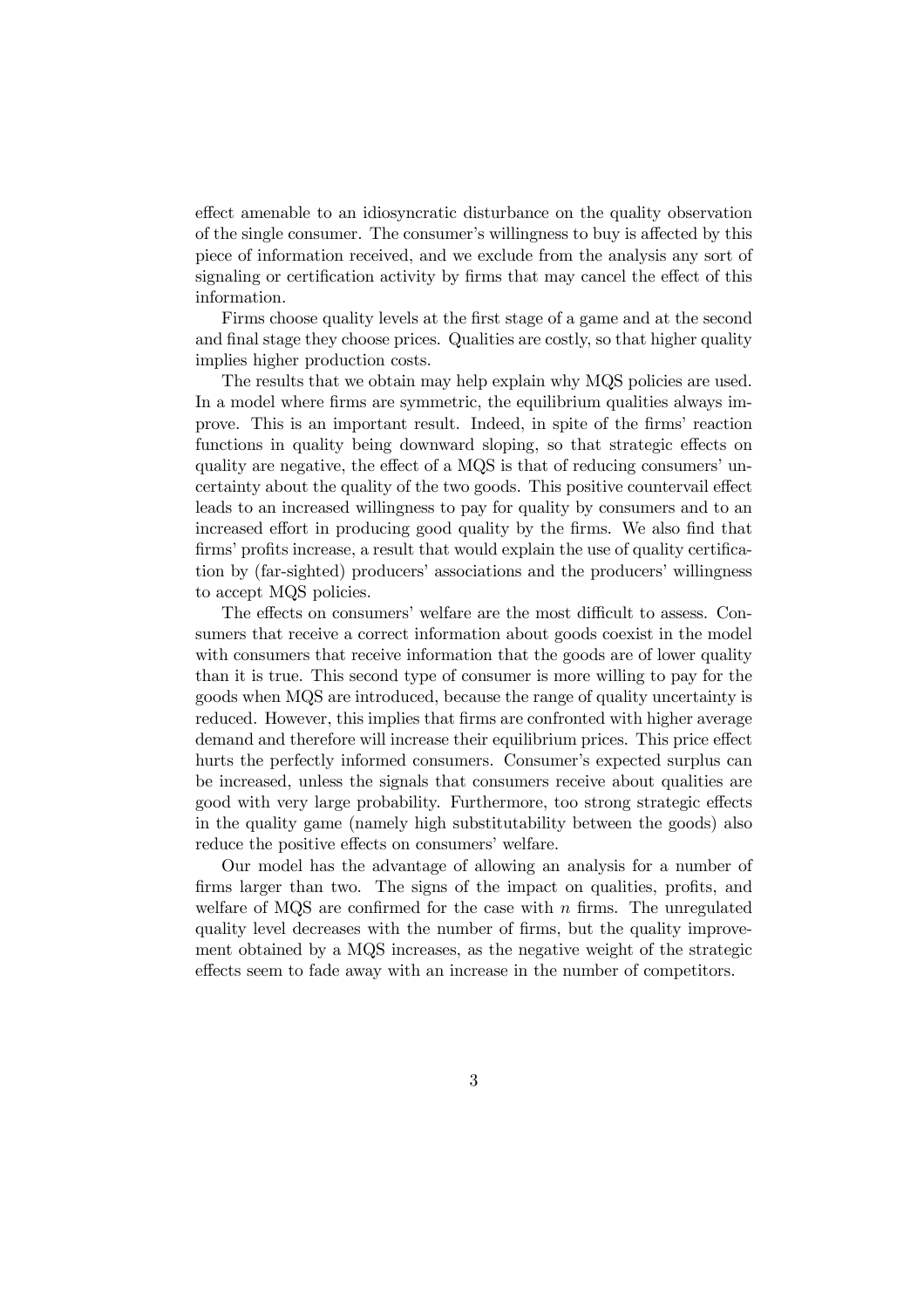## 2 The Model

In a market for differentiated goods, two firms compete by choosing the quality level of their products and their prices. These choices are modelled as a two stage game where at each stage moves are simultaneous.

The population of consumers is composed by individuals with identical tastes, summarized by the (gross) utility function

$$
U(x_1, x_2) = (\alpha + s_1)x_1 + (\alpha + s_2)x_2 - (x_1^2 + x_2^2 + 2\gamma x_1 x_2)/2 + m \tag{1}
$$

where  $x_i$  represents the quantity of good i bought by the representative consumer, for  $i = 1, 2$ , and m is the respective quantity of the "composite" good". Further,  $s_i$  represents a quality parameter for good i, while the parameter  $\gamma$  is related to the degree of substitutability between the two goods and is restricted to lie in the interval [0, 1]. When  $\gamma = 0$  the goods are independent and when  $\gamma = 1$  they are perfect substitutes. Further,  $p_1$  and  $p_2$ denote the unit prices for the respective goods and the price of the composite good is normalized as to be equal to 1. The vector p is  $p = (p_1, p_2)$ .

Under *perfect* information, maximization of utility with respect to  $x_1$ and  $x_2$  gives the (inverse) demand functions for the representative consumer,  $p_i = (a + s_i) - x_i - \gamma x_i$ , for  $i, j = 1, 2$ , and inverting we obtain the demand functions,

$$
x_i(p, s_i, s_j) = \frac{\alpha(1 - \gamma) + (s_i - \gamma s_j) - p_i + \gamma p_j}{1 - \gamma^2}, \text{ for } j \neq i.
$$

For the sake of simplicity we normalize henceforth the mass of consumers to  $N = 1$ .

Under *imperfect* information, each consumer receives a private signal about the quality of the good (as after imperfect inspection). The consumer's signal about good i is denoted  $\sigma_i$ . Consumers in proportion  $\mu$ receive a correct signal about good i,  $\sigma_i = s_i$ . While consumers in proportion  $1 - \mu$  receive the wrong signal  $\sigma_i = s_0 < s_i$ . Messages are independent draws. Therefore the expected proportion of consumers that receive the correct information about the two qualities is  $\mu^2$ , while  $(1 - \mu)^2$  are expected to receive a wrong information about both goods, and  $2\mu(1-\mu)$  are expected to receive a wrong information about at least one of the two goods. This set up is a simplified, and therefore more manageable, account of what could be a more general environment<sup>3</sup>.

 $3$ For instance, true quality of each good results from (i) producer's investment in quality.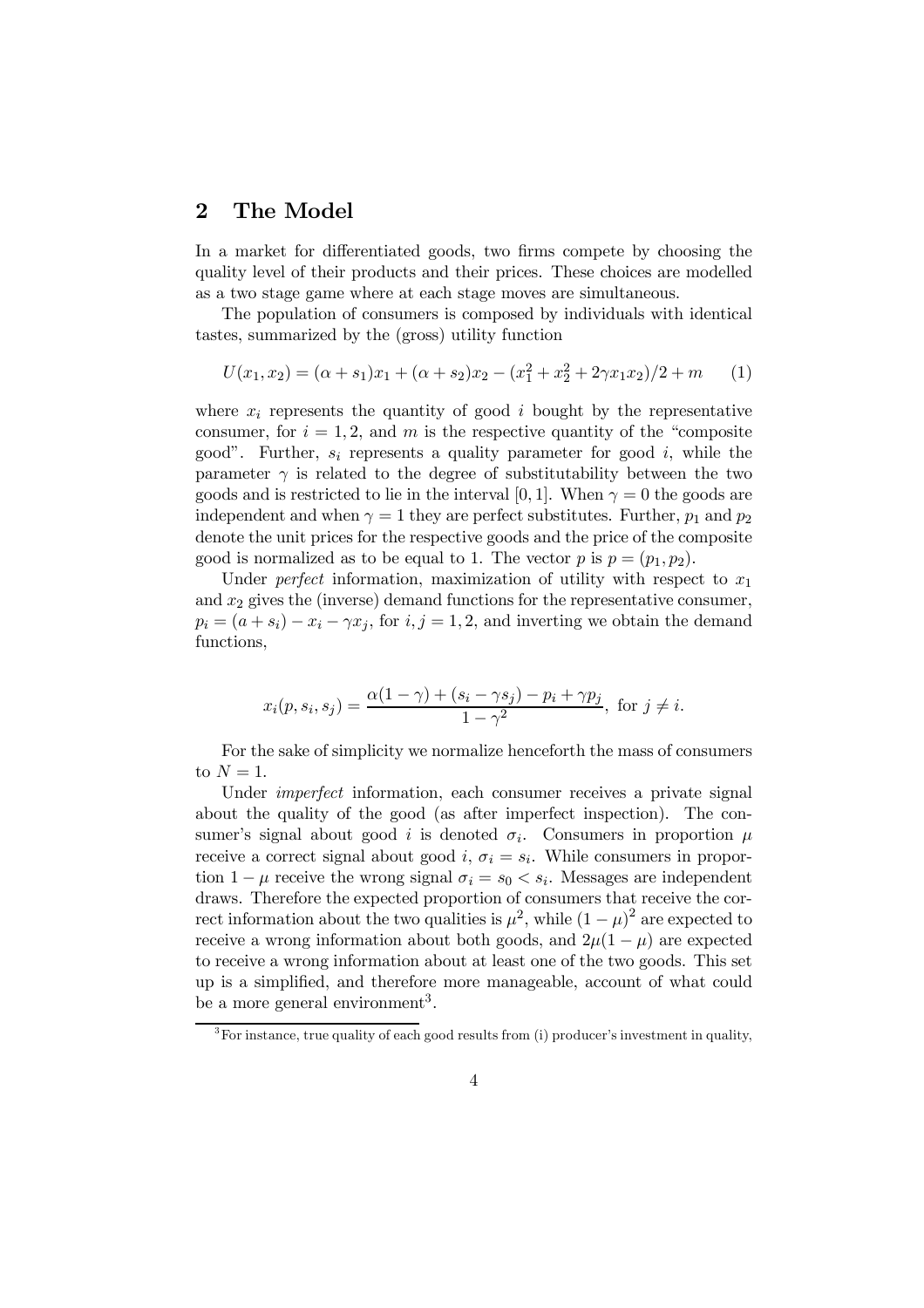Demand for good 1 by  $N = 1$  ex-ante identical consumers is:

$$
q_1 = \mu^2 x_1(p, s_1, s_2) + \mu (1 - \mu) x_1(p, s_1, s_0) +
$$
  

$$
(1 - \mu) \mu x_1(p, s_0, s_2) + (1 - \mu)^2 x_1(p, s_0, s_0).
$$
 (2)

A similar expression holds for good 2. From the notation it should be clear that, for instance,  $x_1(p_1, p_2, s_1, s_0) = \frac{\alpha(1-\gamma) + (s_1 - \gamma s_0) - p_1 + \gamma p_2}{1 - \gamma^2}.$ Therefore, after some manipulation, the (expected) demand function under imperfect information,  $q_i$ , is given by:

$$
q_i(p_i, p_j, s_i, s_j, s_0, \mu) = \frac{(1 - \gamma)[\alpha + s_0(1 - \mu)] + \mu(s_i - \gamma s_j) - p_i + \gamma p_j}{1 - \gamma^2}.
$$
\n(3)

In order to simplify notation, let  $w = (1 - \gamma)[\alpha + s_0(1 - \mu)]$ , while  $z_i = \mu(s_i - \gamma s_j) + w$ , for  $i \neq j$ . Then, substituting into (3), we obtain:

$$
q_i = \frac{z_i - p_i + \gamma p_j}{1 - \gamma^2}, \text{ for } i, j = 1, 2 \text{ and } j \neq i.
$$
 (4)

This is a linear demand function, that depends upon the qualities,  $s_1$ and  $s_2$ , upon the information precision,  $\mu$  and  $s_0$ , and upon prices.

We assume that each one of the two firms produces only one of the two products; further, that its cost of producing quantity  $q_i$  of good i is given by:

$$
C_i(q_i, s_i) = cq_i + s_i^2 \tag{5}
$$

As it can be seen we maintain the hypothesis that variable costs are independent of quality, while fixed costs are increasing, at an increasing rate, in quality. To simplify the exposition we assume the quality-independent marginal cost to be  $c = 0$ . Then in the last stage, i.e. in the price competition stage, firm i solves the maximization program

$$
\max_{p_i} \pi_i = p_i \left( \frac{z_i - p_i + \gamma p_j}{1 - \gamma^2} \right) - s_i^2 \tag{6}
$$

determining its average quality, s, and (ii) a disturbance,  $\varepsilon$ , generated by a random process. Firms could observe but not credibly reveal  $\varepsilon$ . Consumers would know its distribution. Through "inspection" some consumers would get to perfectly know  $\varepsilon$ . Some other would only learn that  $\varepsilon$  is in some range (e.g. below a threshold level).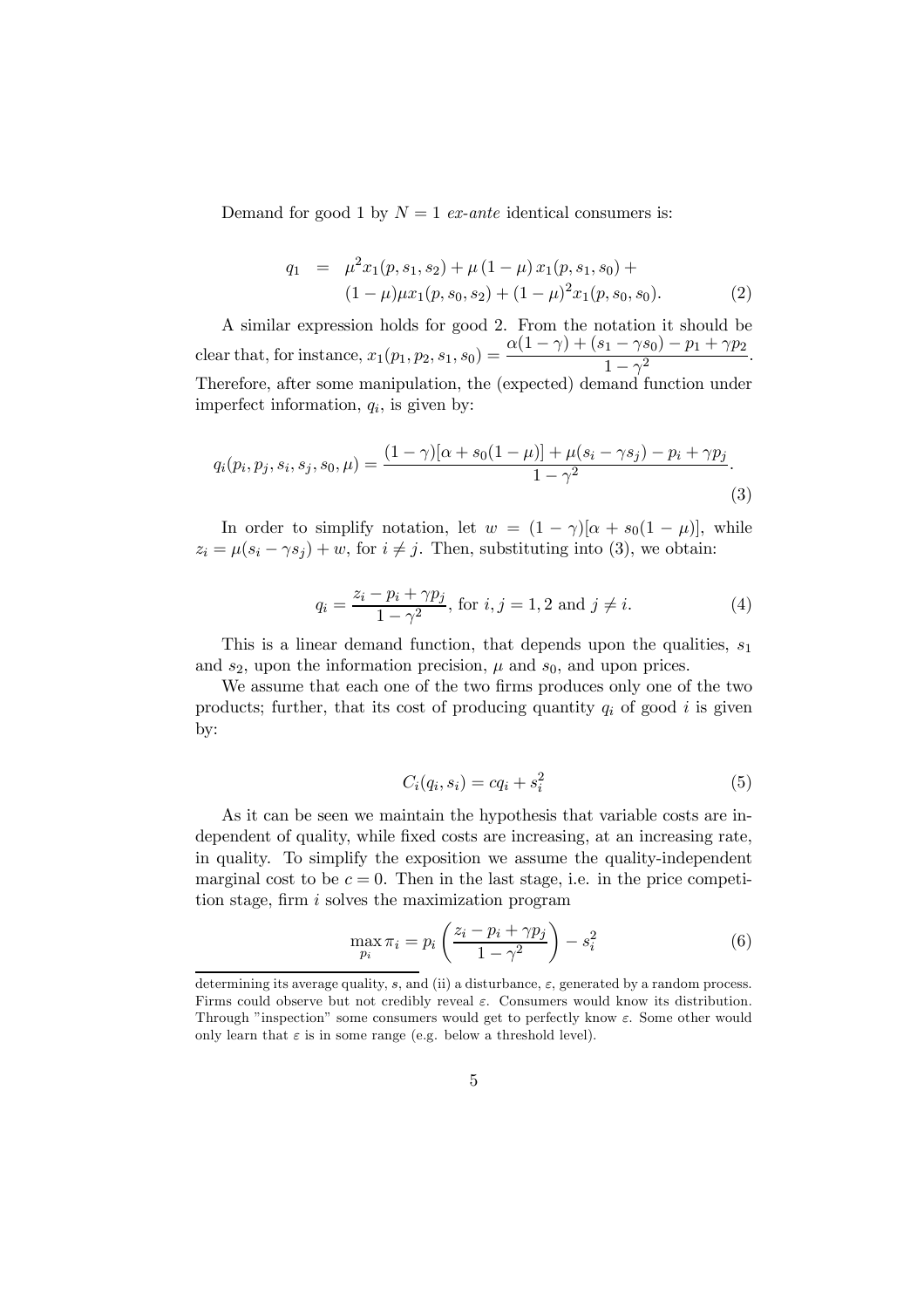where  $s_1$  and  $s_2$  are given as first stage choices. The best reply function for firm *i* as a function of the rival's price  $p_j$  is  $p_i(p_j) = \frac{z_i}{2} + \frac{\gamma}{2}p_j$ . Therefore, by solving the system of first order conditions, we obtain the Nash equilibrium prices, in terms of the original parameters,

$$
p_i^* = \frac{(2+\gamma)(1-\gamma)[\alpha+s_0(1-\mu)]+\mu[s_i(2-\gamma^2)-\gamma s_j]}{4-\gamma^2}
$$
 (7)

And symmetrically for firm 2, by interchanging subscripts.

Obviously,  $p_1^* = p_2^*$  holds only if  $s_1 = s_2$ . Note that the equilibrium prices are increasing in  $s_0$ , the value of the lower signal for the wrongly informed consumers. The same is true for the equilibrium quantities that, from the first order conditions, are given by  $q_i^* = p_i^*/(1-\gamma^2)$ . Moreover, the program for firm  $i$  at the first stage, is given by:

$$
\max_{s_i} \pi_i^* = \frac{1}{1 - \gamma^2} \left[ \frac{(2 + \gamma)(1 - \gamma)[\alpha + s_0(1 - \mu)] + \mu[s_i(2 - \gamma^2) - \gamma s_j]}{(4 - \gamma^2)} \right]^2 - s_i^2.
$$
\n(8)

This program admits a maximum for all  $\gamma < 0.9325$ . <sup>4</sup> The best reply functions in qualities are downward sloping when the second order conditions are satisfied. This can be easily checked as, from the first order condition we get the best reply function for firm  $i$  as

$$
s_i(s_j) = \mu(2 - \gamma^2) \frac{(2 + \gamma)(1 - \gamma)[\alpha + s_0(1 - \mu)] - \mu \gamma s_j}{(4 - \gamma^2)^2 (1 - \gamma^2) - \mu^2 (2 - \gamma^2)^2},
$$
(9)

where the denominator is negative if the second order condition is satisfied. Therefore, qualities are strategic substitutes.

Exploiting symmetry, the Nash equilibrium qualities turn out to be:

$$
s_i = s^* = \frac{\mu(2 - \gamma^2)[\alpha + s_0(1 - \mu)]}{(2 - \gamma)^2(1 + \gamma)(2 + \gamma) - \mu^2(2 - \gamma^2)}, \ i = 1, 2. \tag{10}
$$

Note that for  $s_0 < s^*$  to hold, the following condition should be satisfied:

$$
\frac{s_0}{a} < \frac{\mu(2-\gamma^2)}{(2-\gamma)^2(1+\gamma)(2+\gamma) - \mu(2-\gamma^2)},\tag{11}
$$

<sup>&</sup>lt;sup>4</sup>While for each  $\gamma \ge 0.9325$ ,  $\mu$  should be smaller than  $\mu_c(\gamma) \equiv (4 - \gamma^2)\sqrt{(1 - \gamma^2)}/(2 - \gamma^2)$  $\gamma^2$ ), with  $d\mu_c/d\gamma < 0$  and  $\mu_c(1) = 0$ .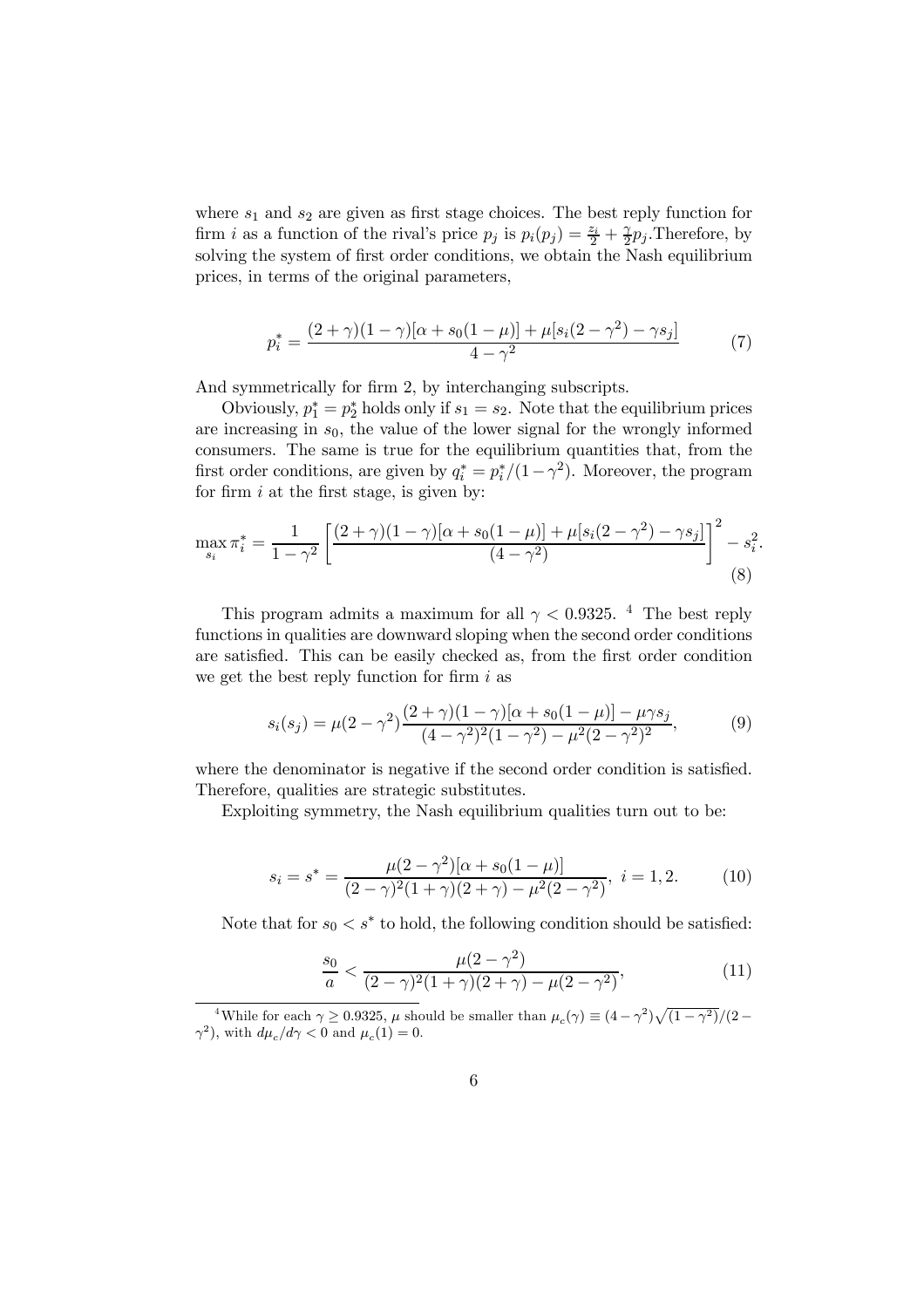i.e. the quality perceived by the uninformed consumers should be sufficiently low. In the sequel, we shall assume that (11) holds.

We can then state the following results.

Lemma 1. The equilibrium quality level in an unregulated duopoly is decreasing in  $\gamma$  and is therefore highest when the goods are independent.

**Proposition 1.** The introduction of a MQS, denoted Q, such that  $s_0 < Q$ , leads to an increase in the equilibrium quality level.

Note that the increase in quality is obtained also for values of the standard that lie below the unregulated quality level  $s<sup>*</sup>$ . Indeed, this is the situation that one may have in mind. What about the effect of  $\gamma$  on the effectiveness of a MQS policy? From (10), we get,

Lemma 2. The MQS effectiveness on quality is decreasing in the degree of substitutability between the two products.

Indeed, one has that  $\frac{d^2s}{ds_0d\gamma}<0^5$ . The policy instrument is most effective for independent goods, where there are no strategic effects. This confirms that strategic effects decrease the marginal rentability of investments in quality while direct effects tend to increase it.

## 3 Welfare Analysis

The welfare analysis of the effects of MQS depend upon the effects on quality, price, quantity. We can start from the following result:

**Proposition 2.** Equilibrium price, quantities, and profits are increased if a standard, Q such that  $s_0 < Q < s^*$ , is introduced.

Note however that from (7) and (10) one obtains that the hedonic price, namely the price-quality ratio, is given by,

$$
\frac{p^*}{s^*} = \frac{(4 - \gamma^2)(1 - \gamma^2)}{(2 - \gamma^2)\mu} \tag{12}
$$

Thus, the hedonic price does not depend on  $s_0$  and is inversely related to  $\mu$ and  $\gamma$ .

The firms' equilibrium profits always increase due to the introduction of the standard. Consumers that are receiving  $\sigma = s_0$ , bad information, about one or both products revise their expectations if a standard prevails. Their

<sup>&</sup>lt;sup>5</sup>The cross second derivative is  $\frac{d^2s}{ds_0d\gamma} = \frac{\mu(1-\mu)}{g(.)^2} (2\gamma^5 - \gamma^4 - 8\gamma^3 + 2\gamma^2 + 8\gamma - 8)$ , which is negative.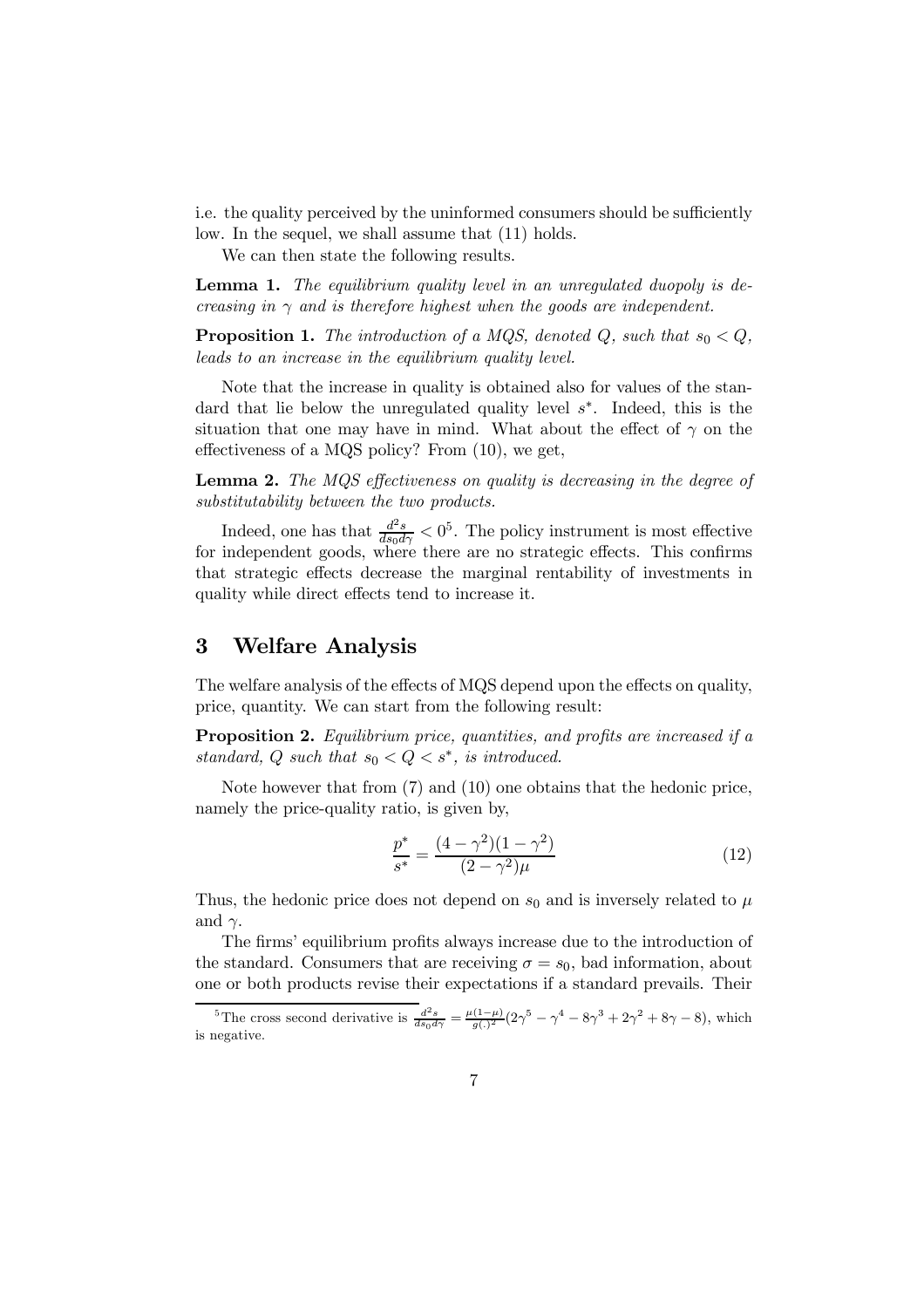willingness to pay is increased with respect to the no-standard case, and their demand for both goods shifts up.

The expected utility of consumers varies according to their expectation of qualities. We distinguish an ex-ante and an interim stage. At the first stage one can define the expected utility of a consumer that does not know which signals he shall receive. The second is the stage at which each consumers has received the individual signals  $\sigma_1$  and  $\sigma_2$ . At the interim stage, the four groups of consumers obtain different (interim) expected utility. Obviously, a consumer does not know to which group he will be assigned and therefore exante, or expected, utility is the expectation of the interim utilities, weighted by the appropriate probabilities,  $(1 - \mu)^2$ ,  $\mu(1 - \mu)$ , and  $\mu^2$ .

It is easy to show that the interim utility of consumers that get the wrong information for both goods, and therefore would buy on the quality perception  $s_0$  for both goods, is increased by the standard. The utility of those consumers that at the interim stage are perfectly informed is increased by the standard only in a region of the parameters, because of the price increase effect they pay for enjoying the equilibrium quality increase.

Consumers that receive a wrong signal about both goods, call it "group 1" have utility function,

$$
U(x_1, x_2) = (\alpha + s_0) (x_1 + x_2) - (x_1^2 + x_2^2 + 2\gamma x_1 x_2)/2 + m - p_1 x_1 - p_2 x_2
$$
\n(13)

Accordingly, the consumers with interim information that both products are of low quality gain from the introduction of a MQS.

Lemma 3. The interim expected utility of consumers receiving the wrong signal that both products are of bad quality is increased after the introduction of a MQS.

Let us now analyze the utility change of consumers that receive the signal that both goods are of high quality. Group 4: consumers that are perfectly informed.

$$
U(h) = (\alpha + s^* - p_1)x_1 + (\alpha + s^* - p_2)x_2 - (x_1^2 + x_2^2 + 2\gamma x_1 x_2)/2 + m
$$
\n(14)

Lemma 4. The interim expected utility of consumers receiving the true signal about products is decreased after the introduction of a MQS, except if the two inequalities,  $\gamma > \sqrt{(2-\sqrt{2})}$  and  $\mu > (4-\gamma^2)\frac{1-\gamma^2}{2-\gamma^2}$  $\frac{1}{2-\gamma^2}$ , hold together.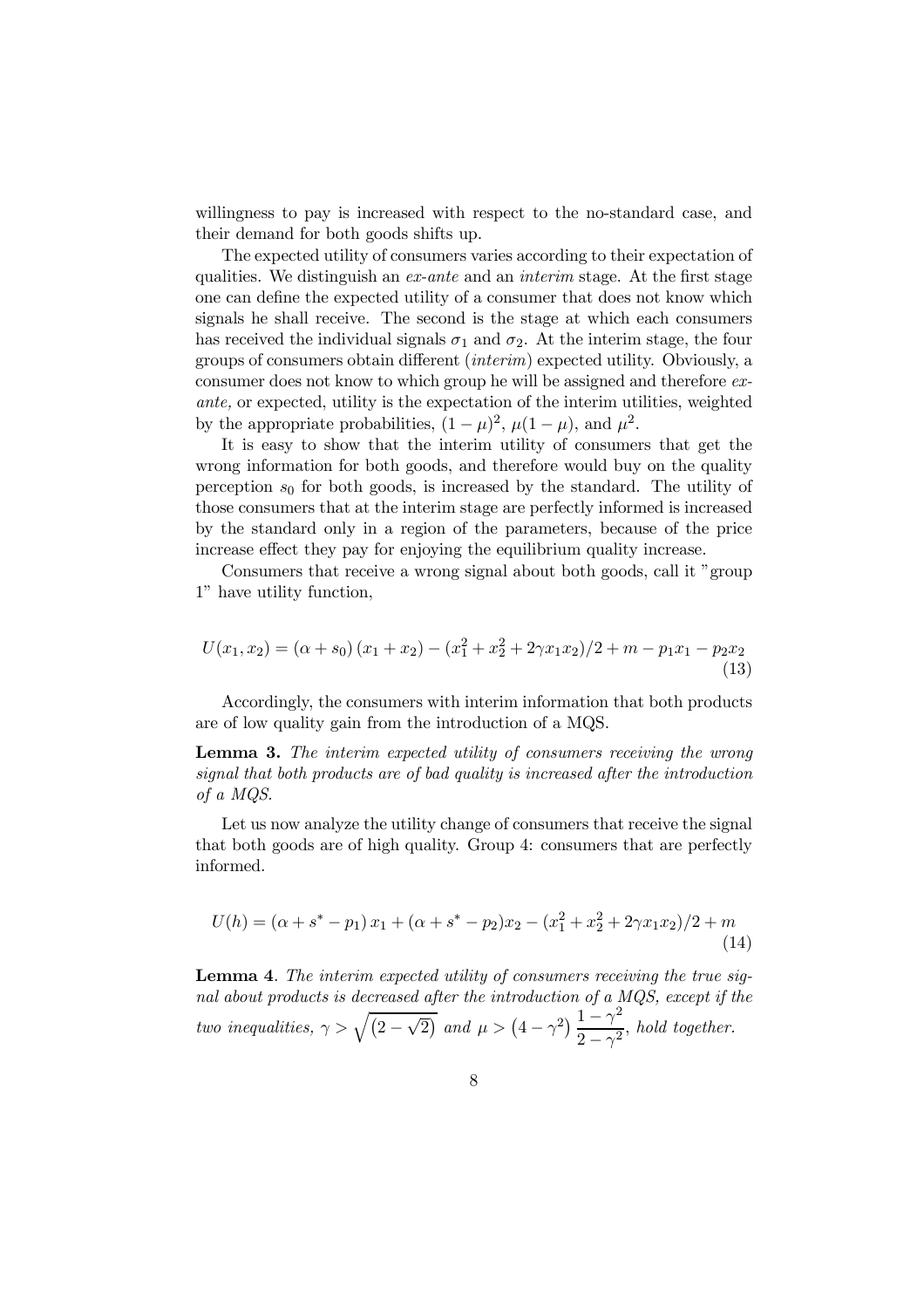

**Fig. 1**: In  $R_1$  and  $R_2$  **TW** increases *always* with MQS; in  $R_1$  **CS** increases *always* with MQS; NP=non-permissible region

#### Figure 1:

Finally, we have no clear-cut result about those consumers (group 2 and group 3) who get a signal that only one of the qualities is  $s_0$ . Notice only that the relative magnitude of this group decreases monotonically as the product  $\mu(1-\mu)$  is increased and tends to 0 for  $\mu$  tending to 1 (or 0).

However, by evaluating the weighted sum of the interim surpluses we obtain the expected consumer surplus for a consumer. We then get the following result for total and for consumer welfare.

Proposition 3. (a) Total expected welfare in the industry is increased by the introduction of a standard over a compact set in the  $(\gamma, \mu)$  space with measure larger than 92% of the region of admissible values of  $(\gamma, \mu)$  pairs; in particular, such that either  $\gamma < 0.823$  or  $\gamma > 0.823$  and  $\mu < \mu^{w}(\gamma)$  where  $\mu^{w}(\gamma)$  is a decreasing function of  $\gamma$  which takes value 1 at  $\gamma = 0.823$ . (b) Expected consumer surplus is increased by the introduction of a standard for a region in the  $(\gamma, \mu)$  space larger than 90% of all values of  $(\gamma, \mu)$  pairs; in particular, such that either  $\gamma < 0.765$  or  $\gamma > 0.765$  and  $\mu < \mu^c(\gamma)$  where  $\mu^{c}(\gamma)$  is a decreasing function of  $\gamma$  which takes value 1 at  $\gamma = 0.765$ .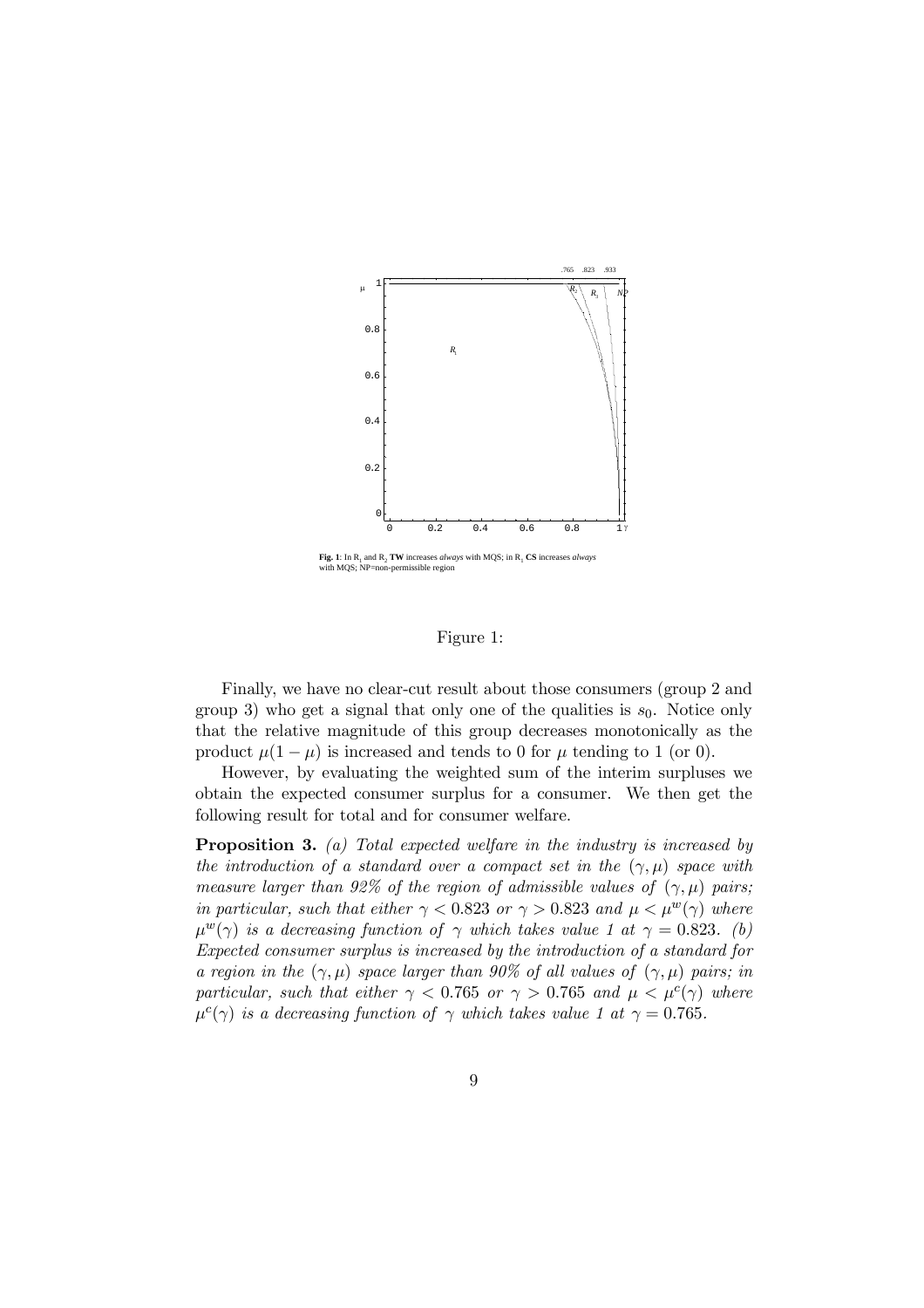The proposition is illustrated in Figure 1, where the region denoted  $R_1$ represents the region where total consumer surplus is increasing, while the region formed by the sum of  $R_1$  and  $R_2$  is the region over which total welfare in the industry is increasing. As for ex-post utility one has two possibilities to consider. The first is that a consumer never gets to know the true quality and remains with the information given at the interim stage. Then the sum over all consumers of the ex-post utility would be equal to the expected utility, if the population of consumers is large enough. In that case the results in proposition 3 would apply.

The second possibility for ex-post utility is that a consumer ex-post gets to know the quality of the good he consumes. This implies that a consumer belonging, say, to the group that receives the wrong information about both products buys a quantity of each good given by  $x_{\ell}(p^*, Q, Q) = \frac{(\alpha + Q - p)}{1 + \gamma}$ , where  $Q$  is the level of the standard. Ex post they get to know the true quality and re-evaluate their utility according to the quantities they have bought. We have no clear-cut results over the behavior of consumer surplus in the parameter space, but we can assert that total welfare in the industry follows a similar pattern to that of expected total surplus.

## 4 Extension to more than 2 firms

Let  $x = x_1, \dots, x_n$ ,  $s = s_1, \dots, s_n$  and  $p = p_1, \dots, p_n$  be the vectors of the quantities and prices of the n differentiated goods produced in the industry. The utility function of the representative consumer, setting  $m = 0$  to shorten it, is given by

$$
U(x,s) = \sum_{i=1}^{n} (a+s_i)x_i - \frac{(x_1^2 + \dots + x_n^2 + 2\gamma(x_1x_2 + \dots + x_{n-1}x_n))}{2} - \sum_{i=1}^{n} p_i x_i
$$
\n(15)

namely

$$
U(x,s) = \sum_{i=1}^{n} (a+s_i)x_i - \frac{\left(\sum_{i=1}^{n} x_i^2 + 2\gamma \sum_{i=1}^{n} \sum_{j=1, j \neq i}^{n} x_i x_j\right)}{2} - \sum_{i=1}^{n} p_i x_i
$$
\n(16)

As a result, under perfect information the inverse demand function for firm  $i$  is

$$
p_i = (a + s_i) - x_i - \gamma x_{-i}, \text{ where } x_{-i} = \sum_{j \neq i} x_j \tag{17}
$$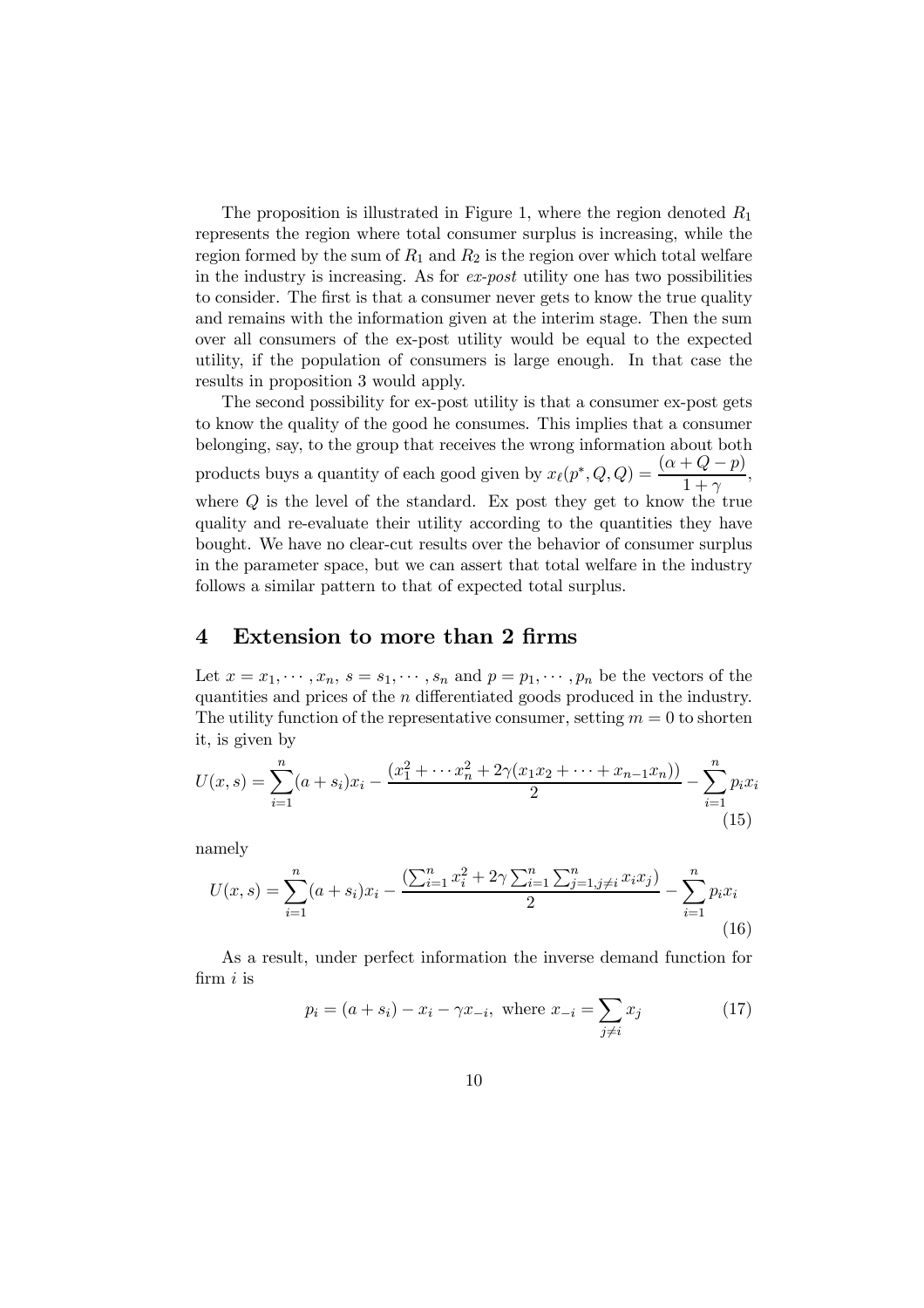Then the demand function for firm  $i$  is given by

$$
x_i = \frac{a(1-\gamma) + (1+\gamma(n-2))(s_i - p_i) + \gamma(p_j - s_j)}{(1-\gamma)(1+\gamma(n-1))},
$$

where  $p_{-i} = \sum_{j \neq i} p_j$  and  $s_{-i} = \sum_{j \neq i} s_j$ .

Under uncertainty, i.e. when the probability of observing the true quality  $s_i$  is  $\mu$  (with  $1 - \mu$  the probability of believing that the quality is  $s_0$ ), and the quality signals being independent draws, the demand function of firm  $i$ (after manipulations) turns out to be surprisingly simple. Letting  $[a + (1 \mu$ )s<sub>0</sub> $(1 - \gamma) = V$  it is given by:

$$
q_i(p, s, n) = \frac{V + (1 + \gamma(n - 2))(\mu s_i - p_i) + \gamma(p_{-i} - \mu s_{-i})}{(1 - \gamma)(1 + \gamma(n - 1))}.
$$
 (18)

Accordingly, the profit function can be written as  $\pi_n = pq_i(p, s, n)$ , and standard calculations show that the best price reply function is  $p_i(n)$  $\frac{V + \gamma p_{-i} + \mu s_i(1 + \gamma n - 2\gamma) - \mu \gamma s_{-i}}{2(1 + \gamma n - 2\gamma)}$  and the Nash equilibrium prices can be calculated as,

$$
p_n^* = \frac{V + \mu s_i (1 + \gamma n - 2\gamma) - \mu \gamma s_{-i}}{2 + \gamma n - 4\gamma}.
$$
 (19)

One can show that the effect of a MQS on equilibrium quality is positive, by simply looking at the effects on the marginal benefit of an investment in quality, as follows. Let the equilibrium demand be  $D_n^*$ , then<sup>6</sup> the equilibrium profits are

$$
\pi_n = p_n^* D_n^* - s_i^2. \tag{20}
$$

This can be summarized as:

**Proposition 4.** In an oligopoly with  $n > 2$  firms, equilibrium quality and equilibrium profits are increased if a MQS higher than  $s_0$  is introduced.

The analysis for consumers' welfare is more complex than for the case with two firms, but analogous results are obtained. As for profits, since quality is higher, price shall be higher at a symmetric solution. However, the quality investment will require additional resources and increase cost.

$$
{}^{6}D_{n}^{*} = \frac{V - (1 + \gamma(n-2))p + \gamma np + \mu((1 + \gamma(n-2))s_{i} - \gamma s_{2})}{(1 - \gamma)(1 + \gamma(n-1))}.
$$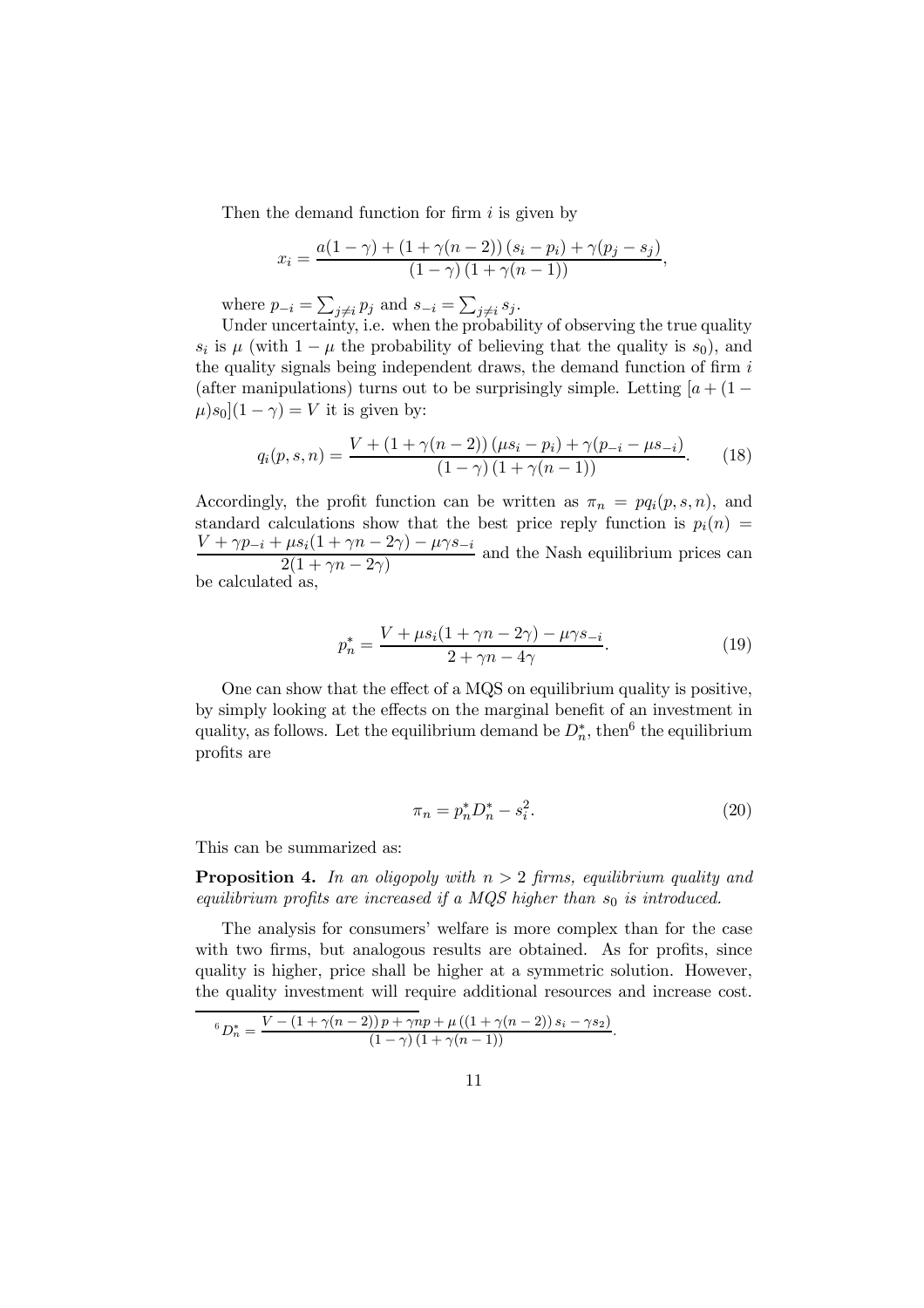However, the effect on consumers' expectations about quality is the same as for the case with two firms: consumers' willingness to pay is increased for each true quality level. This is equivalent to an outward shift in demand function for each firm, and cannot be detrimental to profits.

The effect of raising  $n$  on the equilibrium outcome is an interesting question. The following proposition states the main results

**Proposition 5.** Unregulated quality is decreasing in n, while the effectiveness of a MQS policy is increasing with n.

This conclusion again depends upon the property that the intensity of the strategic effects fades away as the number of competitors increases.

## 5 Conclusions

We have reconsidered the effects of Minimum Quality Standards policies in oligopoly, introducing imperfect information, and brand differentiation. The analysis above has shown that both, firms and consumers, may gain from the introduction of mandatory quality standards. This is a novel result. The key to the result is in the updating by consumers of their expectations about the true quality of the good when a MQS is introduced. This updating may be obtained, more generally, in models where the information acquisition process is less specific. For instance, one may assume that consumers observe a stochastic signal that is centered around the true quality. The MQS would be effective then as far as it cuts from below the support of the distribution of the signal.

This shows that the policy implications and the rationale for the observed use of MQS and of mandatory certification policies markedly differ in the two cases of perfect and imperfect information, because in the first case the firms reaction to the standard does not depend upon the change in consumers' expectations. Since in the real world quality concerns are strong also where consumers have imperfect information and where they have difficulties in assessing the way in which goods are manufactured, our analysis seems justified.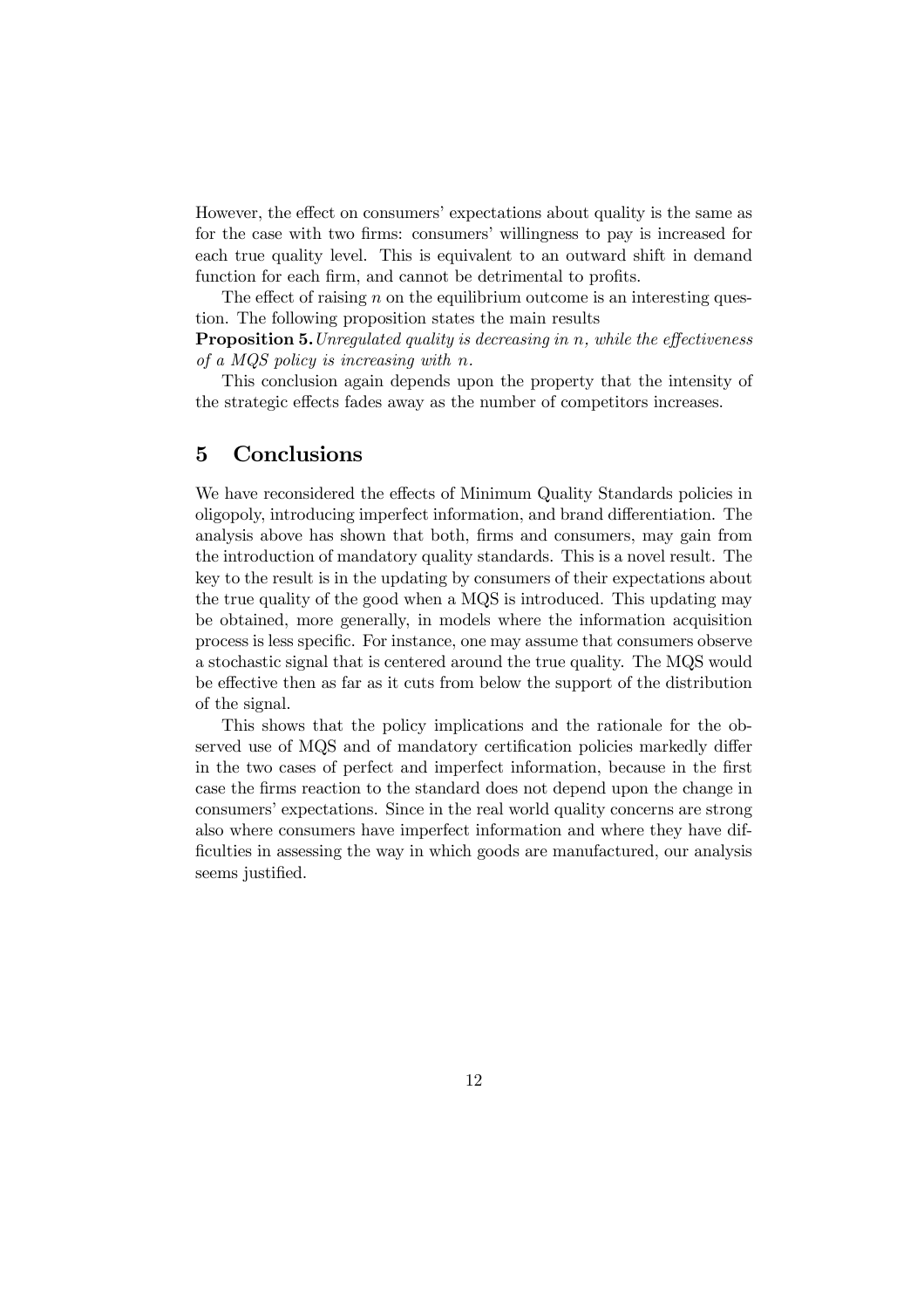#### REFERENCES

- Bowley A.L., 1924, The Mathematical Groundwork of Economics, Oxford University Press, Oxford.
- Crampes, C. and Hollander A., 1995, Duopoly and quality standards, European Economic Review 39, 71-82.
- Dixit A., 1979. A model of duopoly suggesting a theory of entry barriers, Bell Journal of Economics, 10, 20-32.
- Ecchia G. and L. Lambertini, 1997. Minimum Quality Standards and Collusion, Journal of Industrial Economics 44, 101-
- Ferguson, C. and H. Carman, 1999, Kiwifruit and the "Lemon" problem: do Minimum Quality Standards work?, Agribusiness Forum Papers, www.ifanna.org/ conferences/9/1999\_forum\_papers.htm
- Gabszewicz-Jaskold J. and J.-F. Thisse, 1979. Price competition, qualities and income disparities, Journal of Economic Theory 20, 340-359.
- Garella P.G. 2003, The Effects of minimum quality standards: better or worse products? WP 484 Department of Economics (www.dse.unibo.it/ ricerca) September 2003
- Hotelling, H. 1929, Stability in competition, Economic Journal 39, 41-57.
- Jinji N. and T. Toshimitsu 2002, Minimum Quality Standards under asymmetric duopoly with endogenous quality ordering: A note, Journal of Regulatory Economics, 26, 189-199.
- Leland, H.E. 1979. Quacks, Lemons, and Licensing: A theory of Minimum Quality Standards, Journal of Political Economy 87, 1328-1346.
- Lutz, S.; Lyon T.and J.W.Maxwell 2000. Quality leadership when regulatory standards are forthcoming, Journal of Industrial Economics, 48, 331-48.
- Maxwell, J.W. 1998. Minimum quality standards as a barrier to innovation, Economics Letters, 58, 355-60.
- Ronnen, U. 1991. Minimum quality standards, fixed costs, and competition, Rand Journal of Economics 22, 490-504.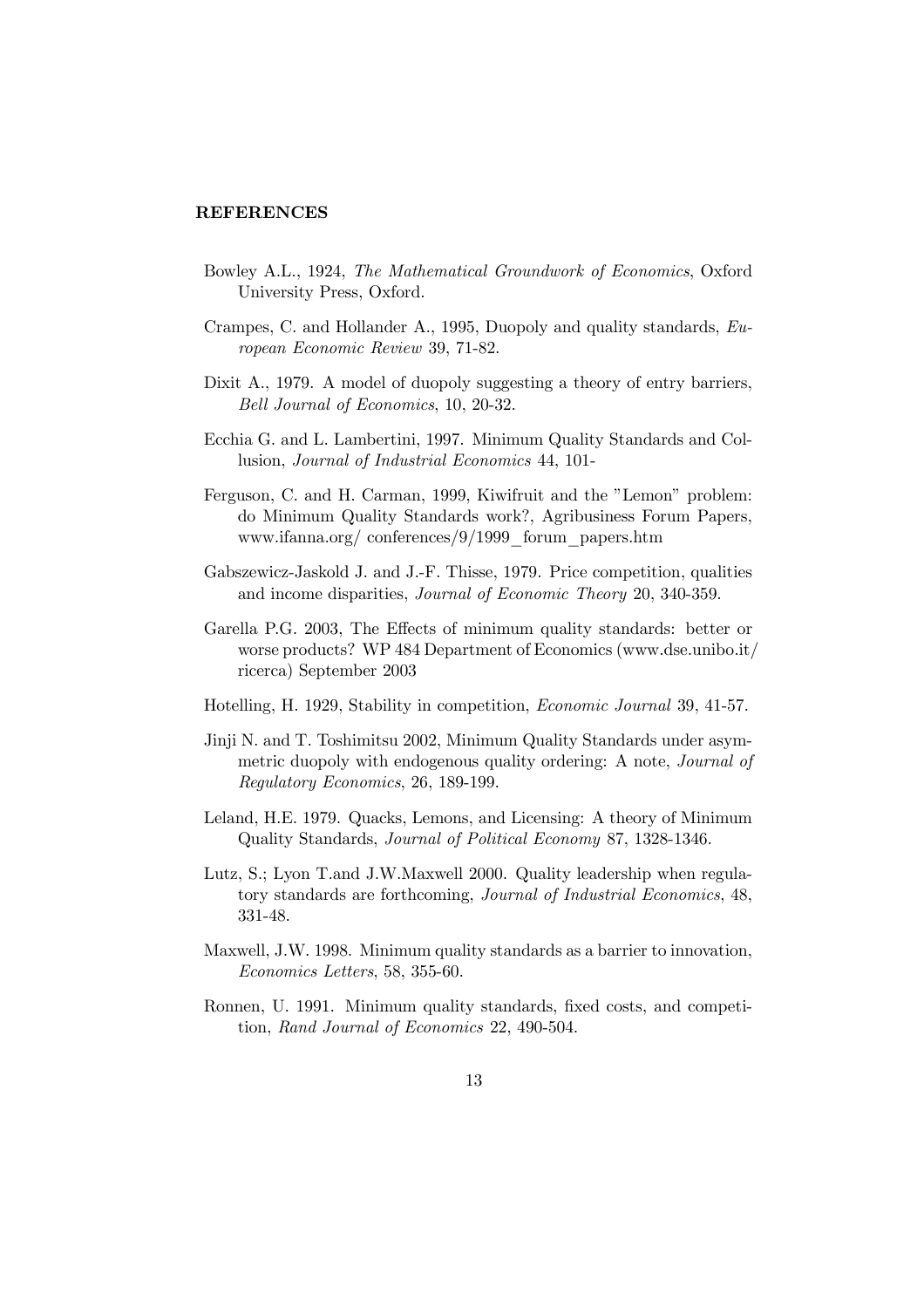- Scarpa, C. 1998. Minimum quality standards with more than two firms, International Journal of Industrial Organization 16, 665-676.
- Shaked A. and J. Sutton 1982, Relaxing price competition through product differentiation, Review of Economic Studies 49, 3-14.
- Spence A.M. 1976, Product Differentiation and Welfare, American Economic Review, 66, 407-414.
- Valletti, T. M. , 2000, Minimum Quality Standards under Cournot competition, Journal of Regulatory Economics, 18, 235-245.